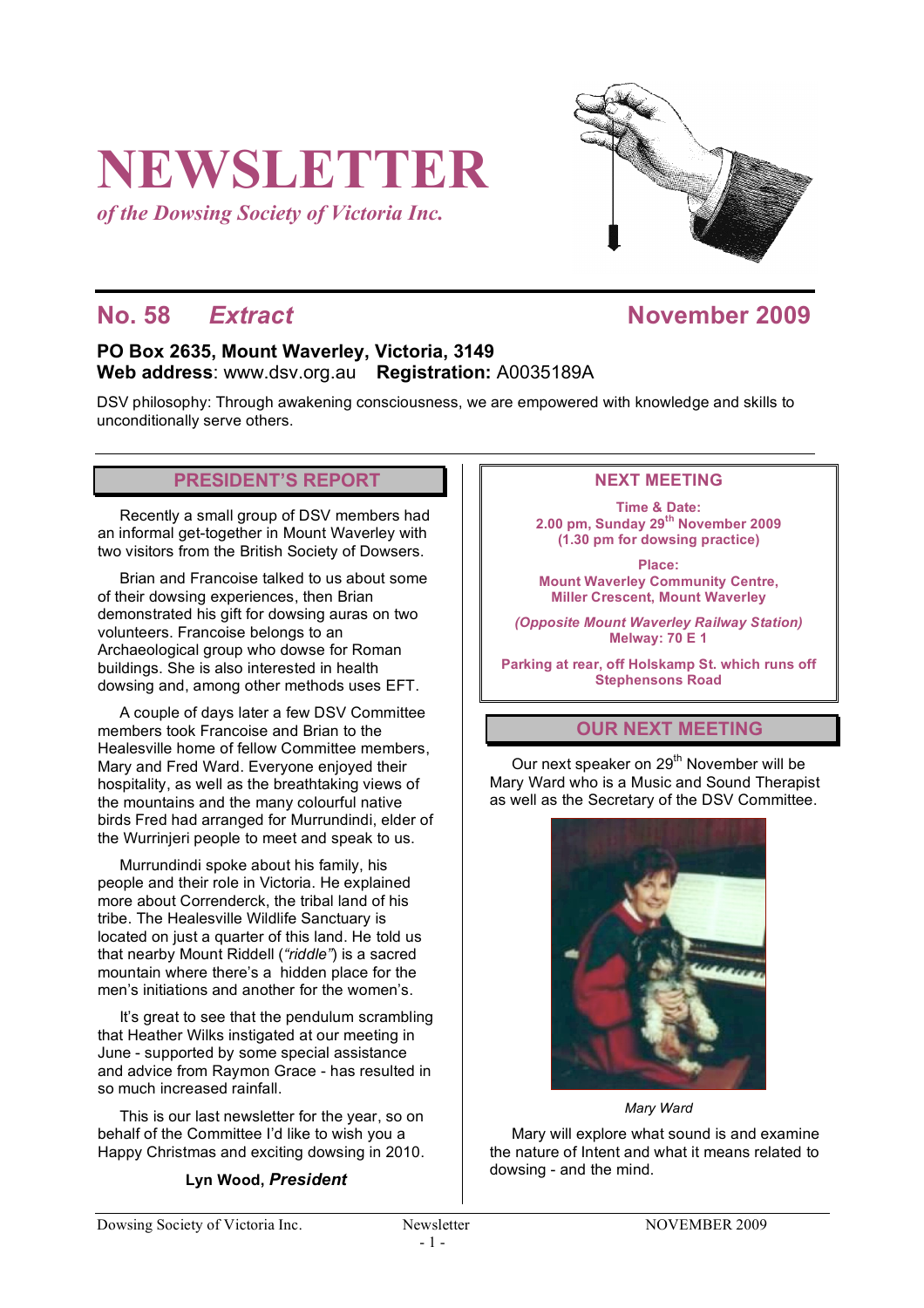## **OUR LAST MEETING**

Carolyn Koludrovic's wonderful presentation to the DSV on "The Energetic Anatomy of Man" was met with great enthusiasm. It was one of the largest DSV groups ever, which added to the occasion.



In making the point that we are far more than our dense physical bodies, Carolyn cleverly explained the importance of the chakras, the auras and the acupuncture meridians on our wellbeing.

Creative Sound, Music Therapy With Mary Ward 5 Wattlebird Way Healesville Vic. 3777 PO Box 657 Healesville Vic 3777 Phone: (03) 5962 6973 or 0411 485 098 Email: marviward@bigpond.com

puresound33essences@bigpond.com

www.puresoundessences.com

Carolyn suggested that, as dowsers, it would be a good idea to give ourselves permission to be gentle – to look at life with the wonder of a child and aim to be truthful. She also recommended that we find the courage to look at our detrimental belief patterns, with a view to creating positive change in our lives.

## Wellbeing ● Pendulum Scrambling EFT TAT Reiki Sekh'm Natural Products Oh! Naturale Australian Skin & Hair Care **Contact: Heather Wilks**

Email: heather@ohnaturale.com www.ohnaturale.com Tel: (03) 9572 2970 or 1300 55 22 59

#### **RAYMON GRACE MATERIALS**

There was a huge response to bulk purchase offer for Raymon Grace's materials.

### **DINOSAUR DOWSING**

#### *By DSV Member, Mick Moran*

A few years ago I purchased a small piece of petrified dinosaur bone from the cretaceous period (144-65 million years ago). It was once a dinosaur bone but had now turned into a piece of what looked like porous rock. It was fairly light and was collected from The Badlands of Utah in the USA. The moment I saw this strange piece of rock I decided it had dowsing potential.



*What if? Lake Learmonth 65 Million Years Ago?*



#### *By DSV Newsletter Editor, Heather Wilks*

At the October DSV meeting I was delighted when Fred Ward announced that since my talk on 21<sup>st</sup> June this year, there had been significant rainfall in the rural Healesville catchment area. As you'll recall, we used our pendulums with the group Intention of ending our State's drought.

Soon after I began emailing Raymon Grace about our dowsing to ease the drought and he generously dowsed on our behalf. He found that the Nature Spirits had left the area of Victoria and he invited them back in on our behalf. He suggested to me that we thank them on a daily basis. I emailed back to say that some of us were doing that and that there had indeed been an increase in rain. He then suggested that we bring in the Spirits of Love, Gratitude, Respect and Freedom to the rain and I notified many of the DSV members, asking for support in this.

My heartfelt thanks again to Raymon Grace for all his thoughtful guidance in this.